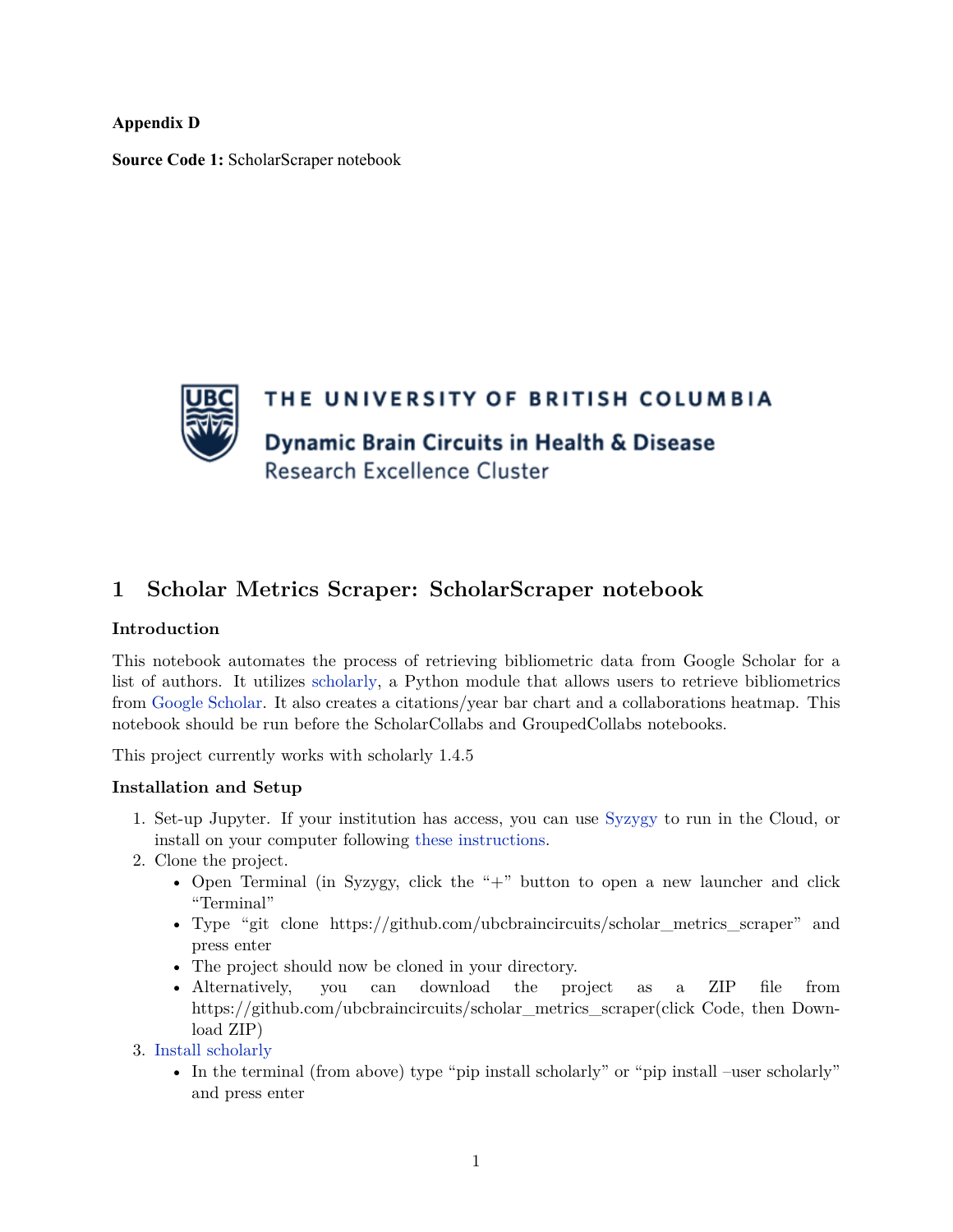- 4. Obtain a CSV file with the list of author names in a single column with no column header. Ideally, all author names should match their names in Google Scholar. Upload this file to Syzygy or move it to the project folder on your computer. This file should be in the same directory as this notebook file (ScholarScraper.ipynb).
- 5. Modify the names of the input/output files below (in step 2). The input file name must match the CSV file name.
- 6. Modify the "affiliations" variable as a list of institution names which the researchers are affiliated with. Include both abbreviated and long form.
- 7. Run all cells (click shift+enter to run a cell or the play button above).
- 8. Open the ouput CSV file in the same directory as this notebook file. Check the last column of this file for warnings. If needed, modify the author names in the input CSV file if the wrong author profile was scraped, or no profile was found, and re-run.

**Steps**

1. Install and load libraries and packages.

```
[ ]: ] #If you receive an error running this cell for the first time, try running it.
     ,→agian.
     from scholarly import scholarly
     import csv
     import warnings
     import pandas as pd
     import numpy as np
     import matplotlib
     from matplotlib import pyplot as plt
     from matplotlib import cm as CM
```
2. Modify the names of the input and output files. The name of the input file should match the name of the author list CSV file. If you followed the setup instructions, the CSV file should now be in the same directory as this notebook file. The output file does not have to exist yet (it will be created).

```
[ ]: # !!! Modify this to match the name of your author list CSV file.
     author list csv = 'authorlist.csv'
```

```
output_data_csv = 'ss_output_data.csv'
```
3. Load in the author names from the CSV file.

```
[ ]: author_names= []
     with open(author_list_csv, encoding ="utf-8-sig") as csv_file:
         csv\_reader = csv.reader(csv_file, delimiter = ', ')for row in csv_reader:
             if (len(row) == 1):
                 author_names.append(row[0])
```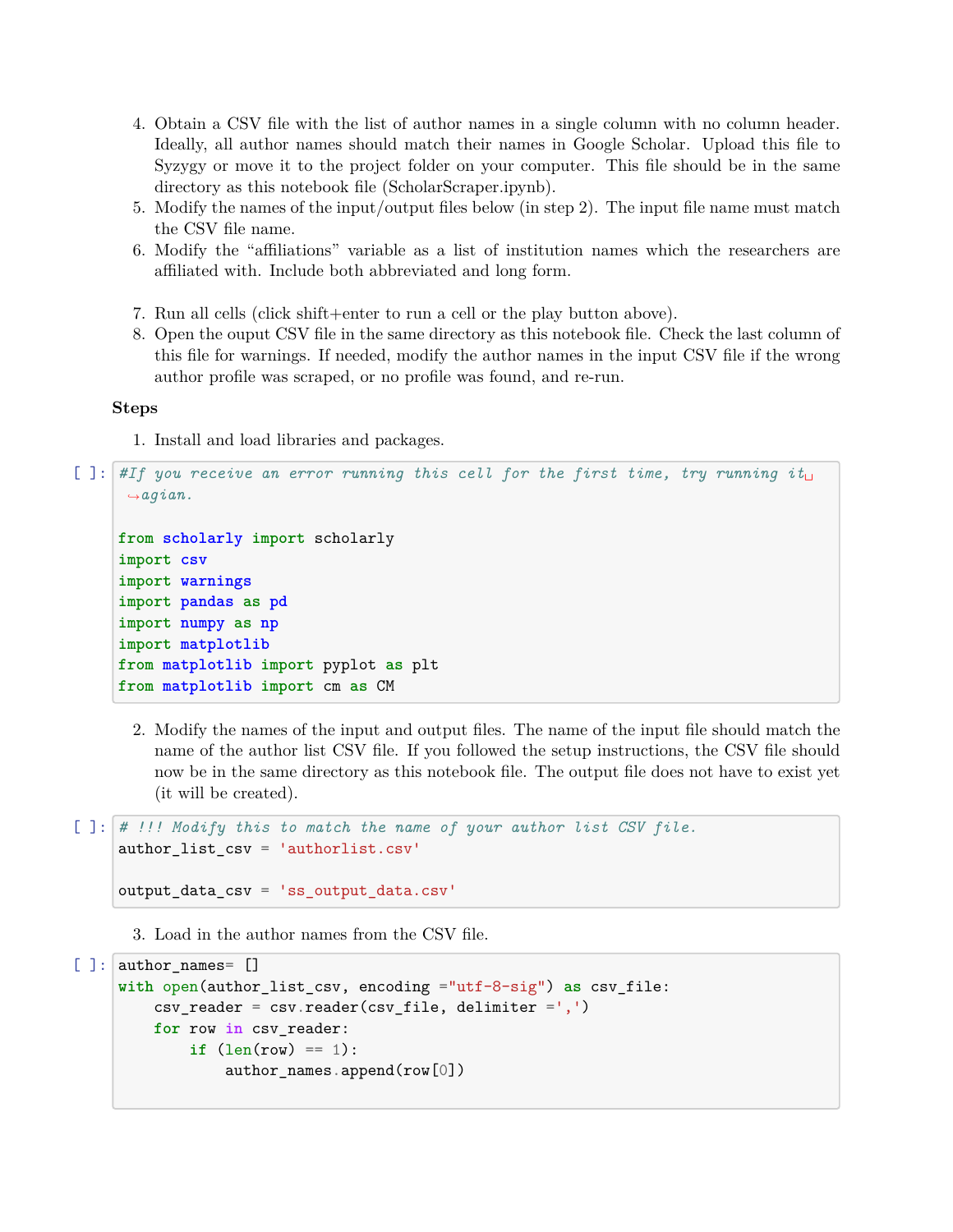4. Modify the affiliations list with institutions which the researchers are affiliated with.

```
[ ]: affiliations = ['University of British Columbia', 'UBC', 'Djavad Mowafaghian',\Box,→'Simon Fraser University',
                     'University of Victoria', 'University of Washington']
```
5. Scrape data for each author. This will take several minutes.

```
[ ]: \# This will contain all the data for each author which will be exported as a_{\text{L}},→table. It will be a list of dictionaries.
     rows = []# This will contain a list of dictionaries for each author. The dictionaries␣
     ,→will be made up of years as keys and citation numbers as vals
     cites per year = []# This dictionary will contain publication titles as keys and author names as␣
     ,→values
     pub_authors = {}for athr in author_names:
         pubs = []try :
             if ' ' in athr:
                 search_query = scholarly.search_author(athr)
                 author = next(search_query)else:
                 author = scholarly.search_author_id(athr)except (RuntimeError,TypeError,StopIteration):
             row = {'Name': athr, 'Warning': 'no information found'}
         else:
             data_dict = scholarly.fill(author, sections=['basics', 'indices',
      ,→'publications', 'counts'])
             # Get publications titles
             for pub in data_dict['publications']:
                 pubs.append(pub['bib']['title'])
                 # Add to dictionary with title as key and author as value
                 pub_authors.setdefault(pub['bib']['title'],[]).
      ,→append(data_dict['name'])
             # Get citations per year and put in dictionary
             cites_per_year_dict = data_dict['cites_per_year']
             # Add name to dictionary
             cites_per_year_dict['name'] = data_dict['name']
             cites_per_year.append(cites_per_year_dict)
             # Create row (dictionary) for output data table
```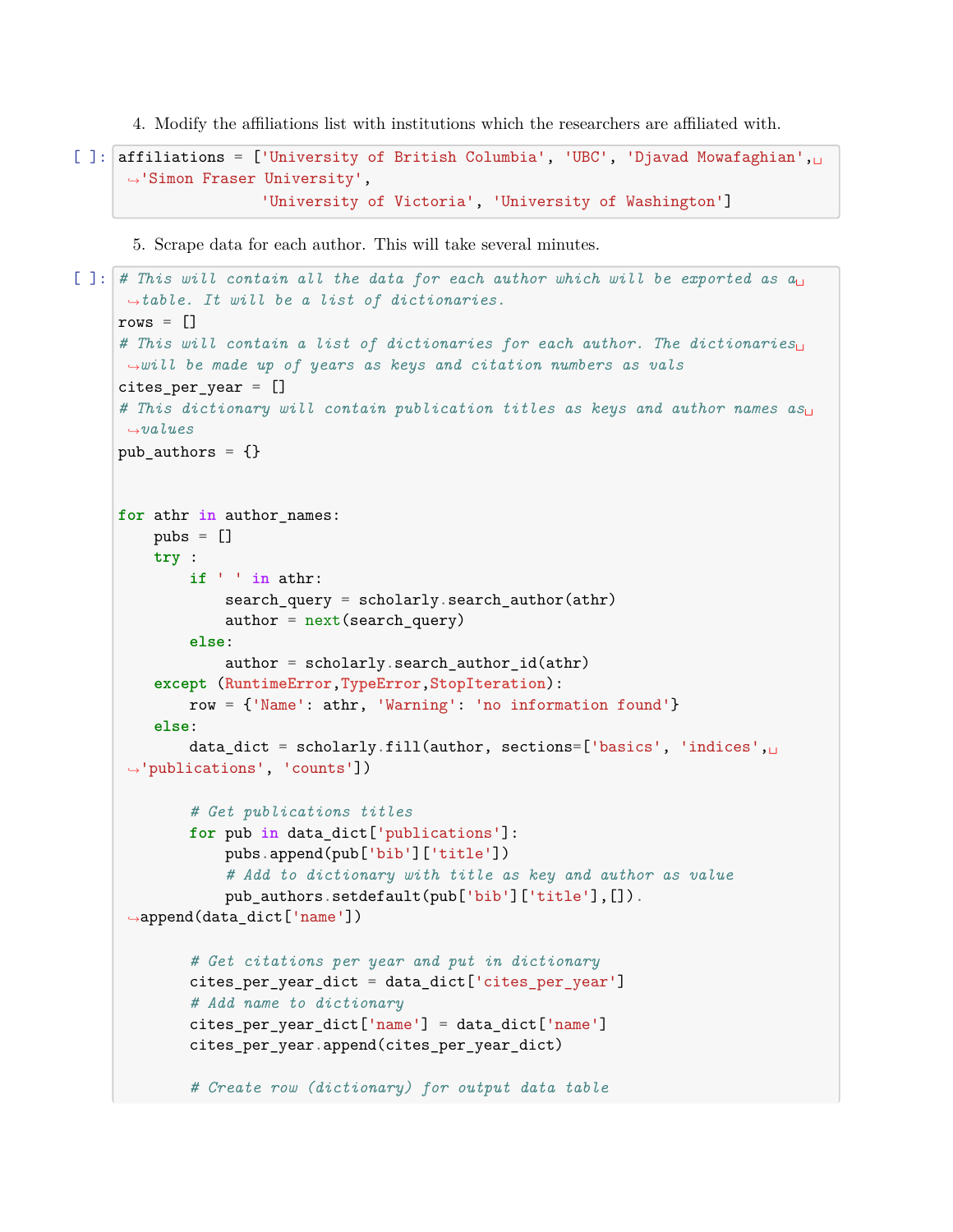```
row = {'Name': data_dict['name'], 'Scholar ID': data_dict['scholar_id'],
              'Cited by': data_dict['citedby'], 'Cited by 5 years':
,→data_dict['citedby5y'],
              'h-index': data_dict['hindex'], 'h-index 5 years':␣
,→data_dict['hindex5y'],
              'i10-index': data_dict['i10index'],'i10-index 5 years':␣
,→data_dict['i10index5y'],
              'Publications': pubs, 'Document Count': len(pubs), 'Affiliation':
,→ data_dict['affiliation']}
       # Create list of authors who do not have the specified affiliation
       if not any(a in data_dict['affiliation'] for a in affiliations):
           row['Warning'] = "Affiliation does not match!"
   finally:
       rows.append(row)
```
6. Add coauthors to the rows.

```
[ ]: # Create dictionary with author names as keys and dictionary (coauthor name as␣
     ,→key, number of collaborations as value)
     # as value
     collabs_dict={}
     for key in pub_authors:
         for author in pub_authors[key]:
             for coauthor in pub_authors[key]:
                 if coauthor is not author:
                     if author not in collabs_dict.keys() or coauthor not in␣
     ,→collabs_dict[author].keys():
                         collabs_dict.setdefault(author,{})[coauthor]=1
                     else:
                         collabs_dict[author][coauthor]+=1
     # Write to rows dataframe
     for row in rows:
         if row['Name'] in collabs_dict.keys():
             row['Coauthors'] = collabs_dict[row['Name']]
```
7. Write rows to output CSV file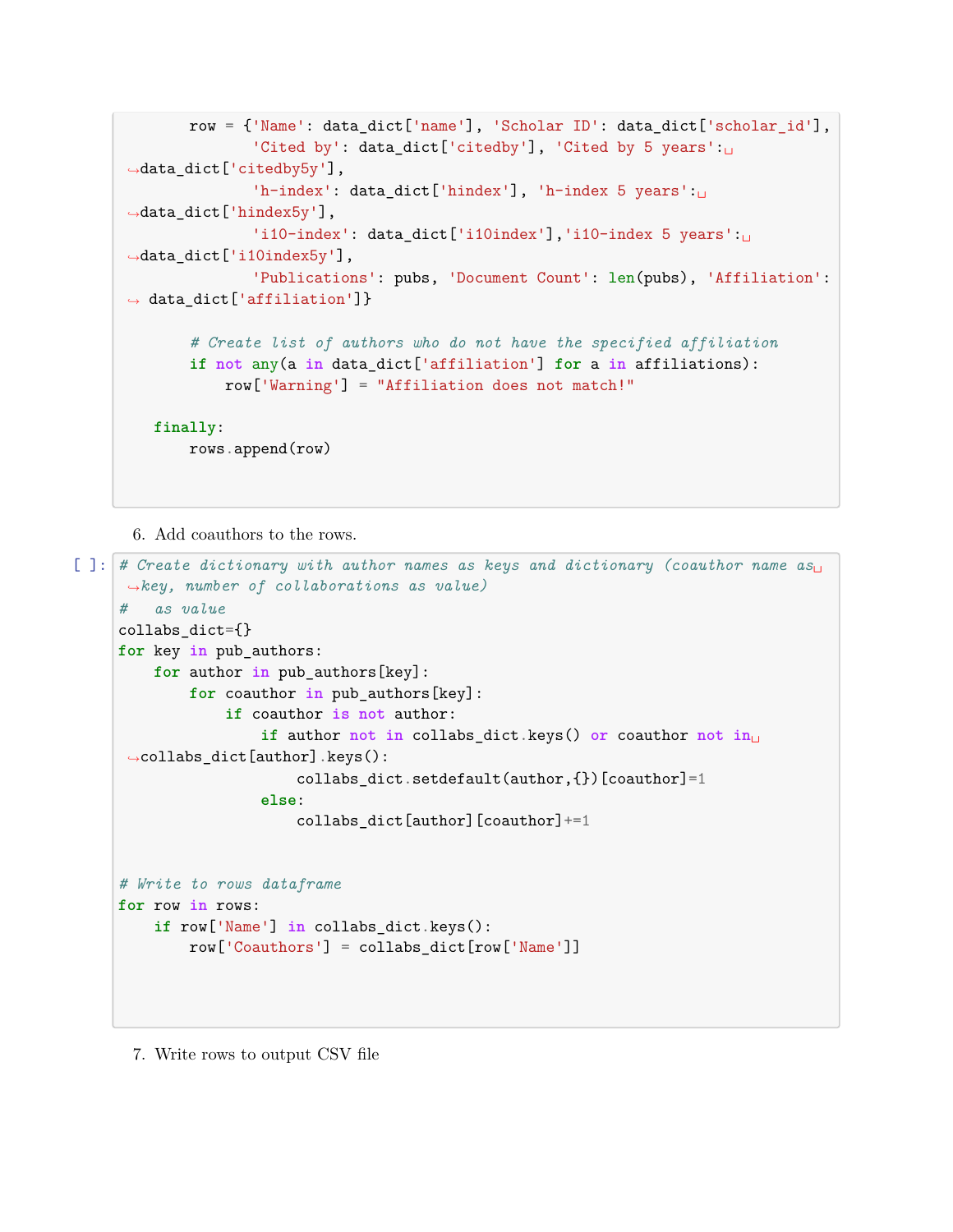```
[ ]: ]# Specify the order of the data. These keys must match the names of the keys i n_{\text{L}},→the rows dictionary.
     keys = ['Name', 'Scholar ID', 'Document Count', 'Cited by', 'Cited by 5 years', <math>\mu</math>,→'h-index', 'h-index 5 years', 'i10-index', 'i10-index 5 years',␣
     ,→'Publications', 'Coauthors', 'Affiliation', 'Warning']
     # This creates/opens the file with filename with the intention to write to the␣
      ,→csv_file
     # The encoding allows the characters to be properly written to the csv_file
     with open(output_data_csv, mode='w', encoding ="utf-8") as csv_file:
         csv_writer = csv.writer(csv_file, delimiter=',', quotechar='"', quoting=csv.
      ,→QUOTE_MINIMAL)
         dict_writer = csv.DictWriter(csv_file, keys, delimiter=',', quotechar='"',
      ,→quoting=csv.QUOTE_MINIMAL)
         dict_writer.writeheader()
         dict_writer.writerows(rows)
```
8. Create barplot of citations per year. Modify the years and output PDF filename.

```
[ ]: # Create citations per year dataframe
     cites_df = pd.DataFrame(cites_per_year)
     # Add a totals column
     cites df.loc['Total'] = cities df.sum()# Select years to plot
     cites_df_selected = cites_df[[2016,2017,2018,2019,2020,2021]]
     # Select the last row (totals)
     cites_df_total = cites_df_selected.iloc[-1:]# Create barplot
     years = list(cites_df_total.columns)
     cites = cites_df_total.values.tolist()[0]
     plt.bar(years, cites )
     plt.ylabel('Total Citations')
     # !!! Modify this - name the output PDF file
     plt.savefig("citations.pdf")
```
9. Create collaboration heatmap

```
[ ]: ] authors = list(collabs_dict.keys())
     author_count=len(authors)
     # Initialize array with zeros.
     collabs_array = np.zeros((author_count, author_count), dtype=int)
```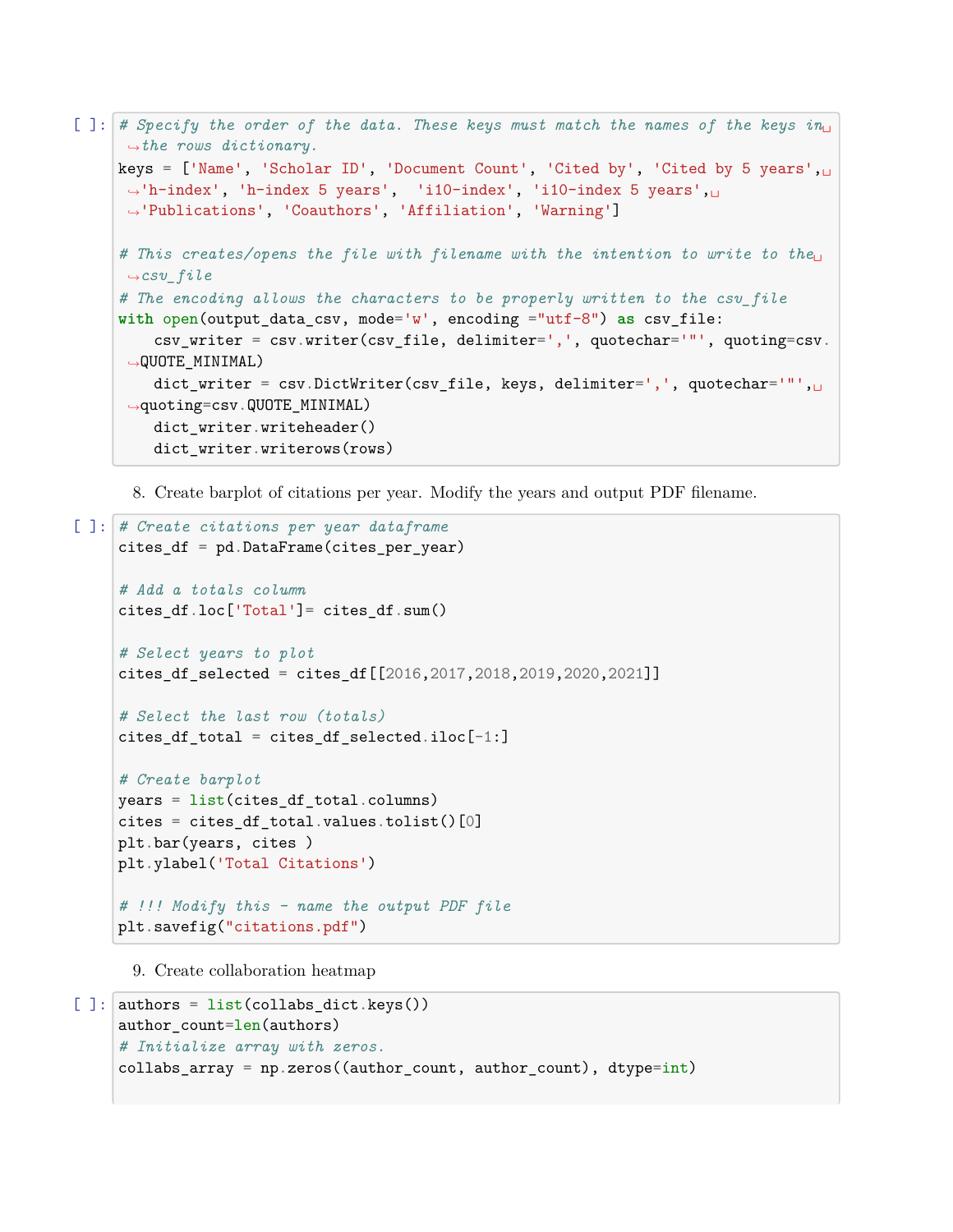```
# Populate the array with the number of collaborations between authors
for i, athr in enumerate(authors):
   for j, name in enumerate(authors):
        if name in collabs_dict[athr].keys():
            collabs\_array[i][j] = collabs\_dict[athr][name]# Only display the lower triangle of the matrix
mask = np.tri(collabs\_array.shape[0], k=-1)collabs_array = np.ma.array(collabs_array, mask=mask).T
# Set up the colourmap
cmap = CM.get_cmap('nipy_spectral')
cmap = cmap.reversed()### Create heatmap ###
fig = plt.figure(figsize = (author_count, author_count))ax = fig.add\_subplot(111)im = ax.imshow(collabs_array, cmap=cmap, interpolation='nearest',
               #norm=matplotlib.colors.LogNorm() # Uncomment this if␣
,→you want a logarithmic colormap
              \lambda# Show the ticks
ax.set_xticks(np.arange(author_count))
ax.set_yticks(np.arange(author_count))
# Label the ticks with author names - you can modify the authorname font size␣
,→here
ax.set_xticklabels(authors,fontsize=25)
ax.set_yticklabels(authors, fontsize=25)
# Rotate and align tick labels.
plt.setp(ax.get_xticklabels(), rotation=45, ha="right",
        rotation_mode="anchor")
# Create numeric annotations.
for i in range(author_count):
   for j in range(author_count):
       text = ax.text(j, i, collabs_array[i, j],ha="center", va="center", color="w", fontsize=25)
# Fit plot within figure
fig.tight_layout()
# Add title - you can change the title and title font size here
ax.set_title("Publication Collaborations", fontsize = 50)
```